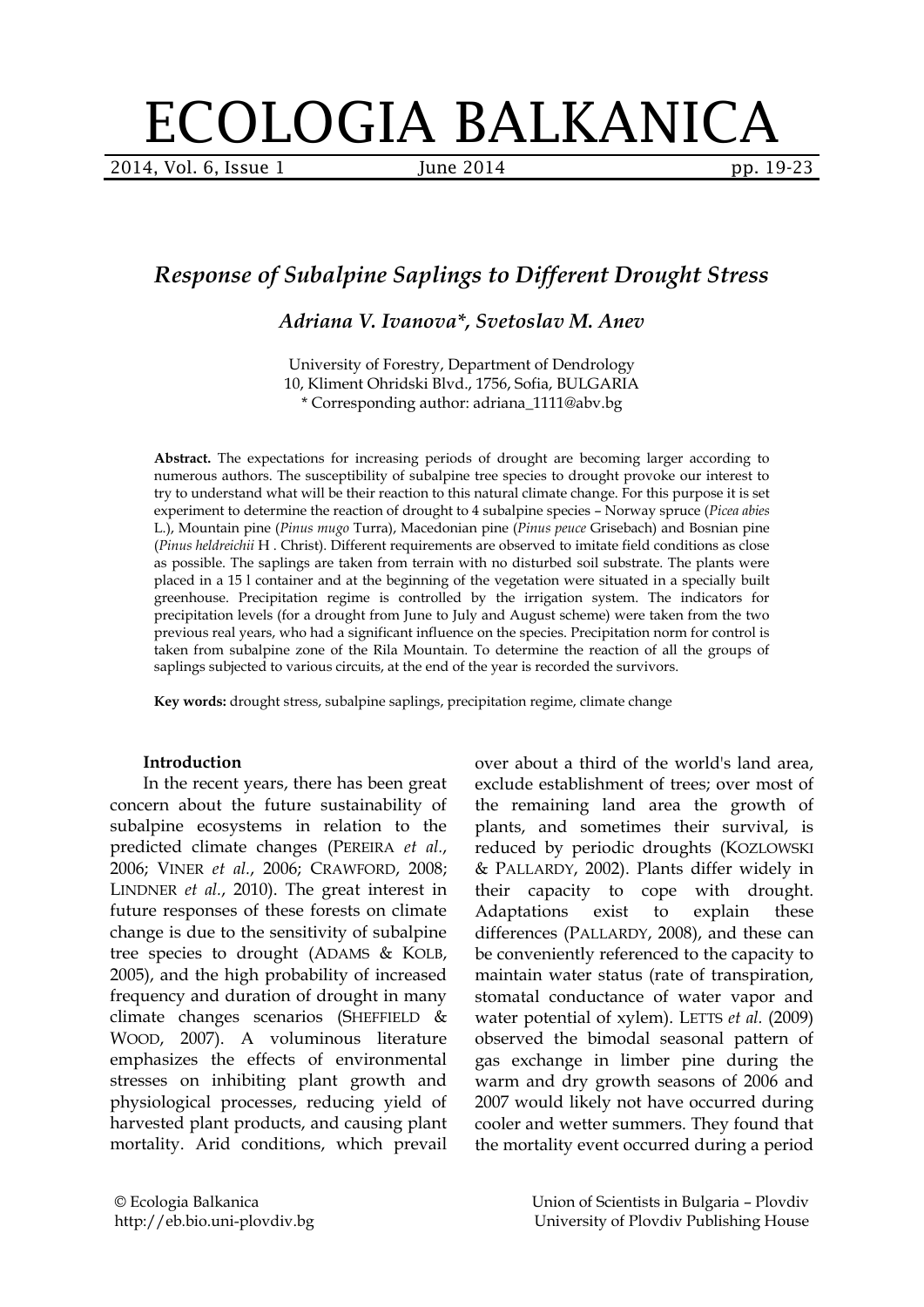of low precipitation during the wet seasons, which occur before and during the early portion of the growth season. Young trees are more sensitive to the drought boot of their high physiological activity and still not well established mechanisms of drought tolerance (BRÉDA *et al.*[, 2006\)](file:///D:/___SCIENCE___/___SCIENTIFIC_JOURNALS_EDITORIAL___/Ecologia%20Balkanica/Broi%2009%20(June%202014)/eb.13126_%5b12.11.2013%5d_za_pravene_na_PDF/eb.13126_FINAL.doc%23_ENREF_3).

The aim of experiment is to determine the survivorship of young trees exposed on different water stress.

## **Material and Methods**

The experiment was conducted in a forest nursery UOGS "G. St. Avramov" – Yundola (1350 m a.s.l.), in a specially built greenhouse, covered with blue panels of plexiglas, who transmit 26% of photosynthetically active radiation (PAR). In this way we imitate natural conditions of light typical of young tree species, who grow in (below the) canopy of a forest. It was found that on the first floor of the forest, the trees absorbed primarily in the red spectrum of PAR (associated with a relatively high amount of chlorophyll in their crowns) and under the canopy of a forest dominated the blue spectrum PAR (PALLARDY[, 2008\)](file:///D:/___SCIENCE___/___SCIENTIFIC_JOURNALS_EDITORIAL___/Ecologia%20Balkanica/Broi%2009%20(June%202014)/eb.13126_%5b12.11.2013%5d_za_pravene_na_PDF/eb.13126_FINAL.doc%23_ENREF_10). In this reason were selected blue panels to cover the greenhouse.

In early spring of 2013, from their natural conditions of existence were taken young saplings from four subalpine tree species – Norway spruce (*Picea abies* L.), Mountain pine (*Pinus mugo* Turra), Macedonian pine (*Pinus peuce* Grisebach) and Bosnian pine (*Pinus heldreichii* H. Christ) with no disturbed soil substrate. The plants were placed in a 15 l container and at the beginning of the vegetation, were situated in the greenhouse. For check the survivorship of trees at different levels of soil moisture, the plants were divided into three groups of 40 individuals (10 from each species). To simulate the different circuits of drought was set automatic irrigation system with three rounds of irrigation. In the first of three waters regime (C), the amount of water supplied to the plants was consistent with precipitation norms at subalpine zone of Rila and Pirin Mountains (data from Climate book of Bulgaria). In the second

water regime (J) are simulated rainfall amounts by 1993, characterized by drought in June and July. In the third water regime (A) are simulated rainfall amounts since 2000, characterized by drought in the second half of the summer (July-August). Specific precipitation amounts at different irrigation schemes are shown in Table 1.

In the construction of the irrigation system were using electronic programmable controllers to supply the rainfall quantity. Irrigated system were made of ½-inch polyvinyl chloride pipe with nozzle, who flowing 80 ml of water per minute for each container.

The containers were placed on the pallets with a height of 4 cm for separation from the soil moisture. For reducing penetration of sunlight, near 70% from PAR was limited with green screen around the greenhouse. Thus in the greenhouse was achieved relatively constant atmospheric humidity. The dried saplings from each tree species and from each drought regime group were numbered at the ends of July, August and September.

## **Results and Discussion**

The number of dried saplings in July of the four tree species and three rainfall regime are shown in Table 2.

The table shows that most intense was the drying at Mountain pine – 26.7%, followed by Macedonian pine – 16.7% and Bosnian pine – 13.3%. At Norway spruce wasn't observed drying this month. From plants subjected to drought variant "J" dropped expected out most species – 20%, which is explained with the most drying conditions in this scheme of drought. Plants from irrigation scheme "C", dropped out by one species on both Macedonian pine and Bosnian pine, which can be due to stress caused by the transfer from the field.

Unlike July, August drying at the plants was considerably more intense (Table 3).

Drying of Norway spruce was most intense in August – 70% of saplings in a scheme of drought "J" and 80% of saplings in a scheme of drought "A". Intensive drying (by 70%) was observed at the Macedonian pine from the option A and at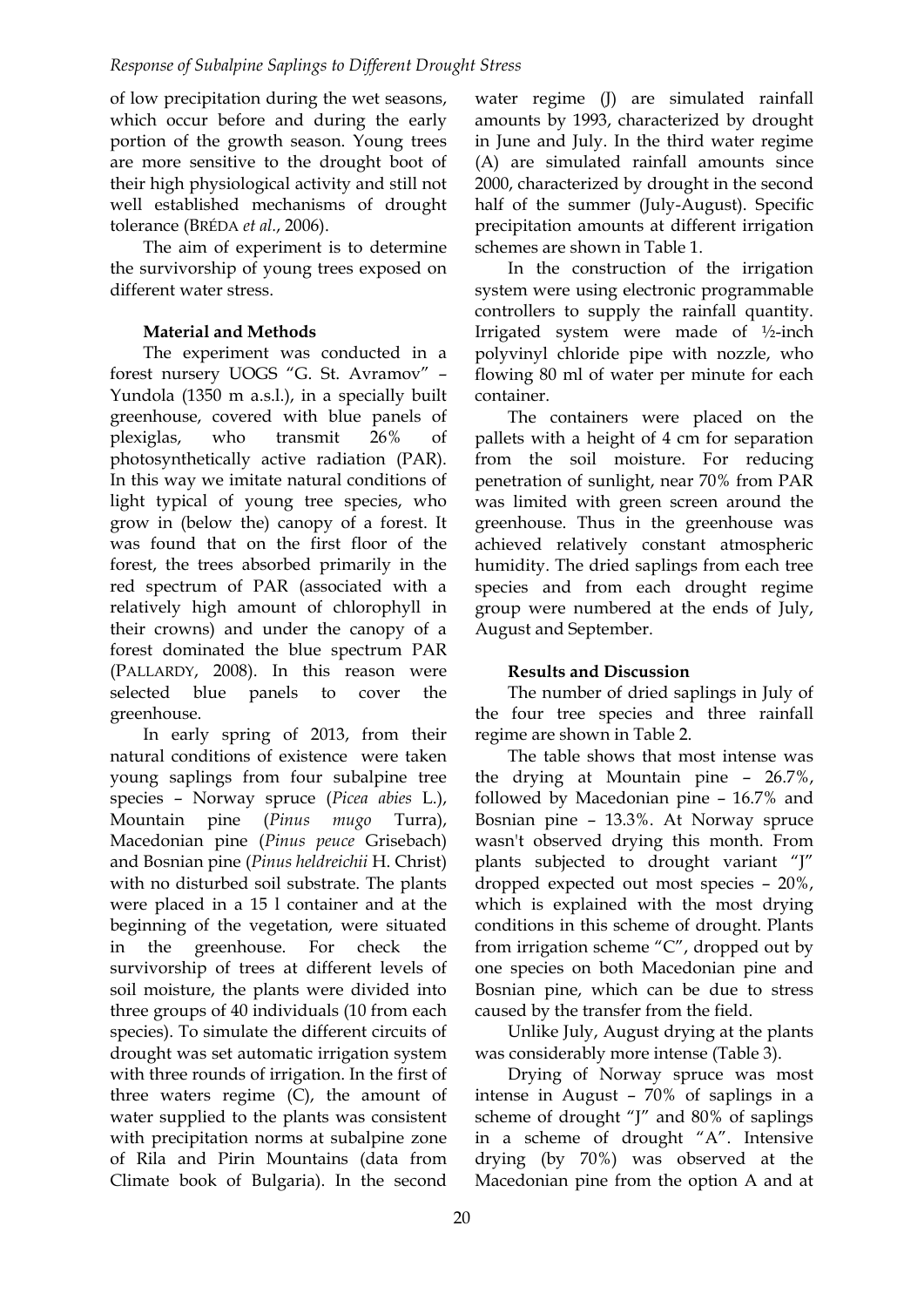the Bosnian pine by option C. The smallest dropping was observed at Mountain pine only one dry sapling by option A. The most intensive drying in option "A" (40%) and both 22.5% in option "C" and option "J" was observed during this month.

|           |      | e.   |      |
|-----------|------|------|------|
| June      | 92.8 | 27.8 | 39.8 |
| July      | 79.2 | 10.2 | 13.6 |
| August    | 56.6 | 10.2 | 3.4  |
| September |      |      | 50.9 |

**Table 1.** Precipitation amounts  $(l.m^{-2})$  in different regime of drought

| <b>Tree species</b>        |  | <b>Total:</b> |
|----------------------------|--|---------------|
| <i>Picea abies L.</i>      |  |               |
| Pinus peuce Grisebach      |  |               |
| Pinus mugo Turra           |  |               |
| Pinus heldreichii H.Christ |  |               |
| <b>Total:</b>              |  |               |

**Table 2.** The number of dried saplings in July

**Table 3.** The number of dried saplings in August

| <b>Tree species</b>          |  | <b>Total:</b> |
|------------------------------|--|---------------|
| Picea abies L.               |  | 15            |
| <i>Pinus peuce Grisebach</i> |  |               |
| Pinus mugo Turra             |  |               |
| Pinus heldreichii H.Christ   |  |               |
| <b>Total:</b>                |  |               |

Table 4 shows that in September the most intense was the drying at Bosnian pine, which is probably due to the accumulated stress during the summer months. The largest number drop out seedlings from Bosnian pine are in a drought (A), which is explained by the delayed effect, due to low physiological activity. From the other species, Macedonian pine dry intense in September, until from the spruce saplings wasn't observed drying.

At the end of the vegetation, surviving saplings were 54 from the originally planted 120. Distribution by schemes to drought and by tree species is presented in Table 5.

From Table 5 it is apparent that the best survivorship is on Mountain pine (63 %), followed by Norway spruce (50%) and the lowest survivorship have and Bosnian pine

and Macedonian pine (33%). This good survivorship of Mountain pine in the investigated schemes of drought confirms the findings of other authors for stronger negative impact on survivorship of this species, to snowless winters than hot summers (BATLLORI *et al.*, 2009). In contrast, other trees that are more affected by summer water stress have also shown mortality peaks in response to summer drought – in the Andes (CUEVAS, 2000), in the Sierra Nevada (LLOYD & GRAUMLICH, 1997) and Tibet Plateau in South China (TAYLOR *et al.*, 2006; ZHAO *et al.*, 2012; ZHAO *et al.*, 2013) found a strong negative impact to summer temperatures.

For Macedonian pine and Bosnian pine PANAYOTOV *et al.* (2010) found negative impact of summer droughts to the width of annual growth rings, which can be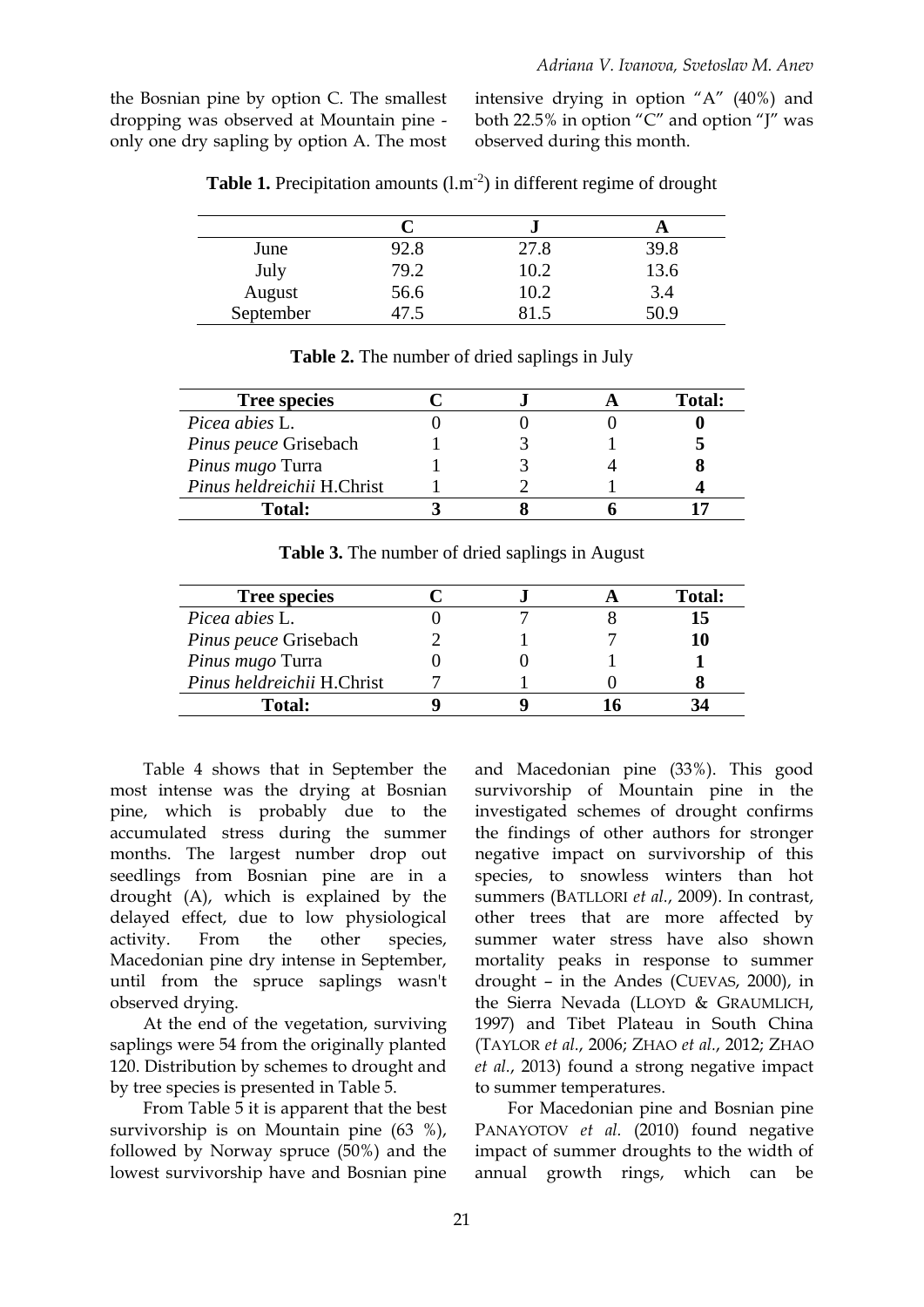explained by reduced physiological activity under such extreme conditions. SCHULZE *et al.* (2005) however indicate that the strategy for the temporary reduction in the physiological activity of plants prevents death of plants, but this period should not been at the some time with the period of meristem activity.

| <b>Tree species</b>        |  | Total: |
|----------------------------|--|--------|
| <i>Picea abies L.</i>      |  |        |
| Pinus peuce Grisebach      |  |        |
| Pinus mugo Turra           |  |        |
| Pinus heldreichii H.Christ |  |        |
| <b>Total:</b>              |  |        |

**Table 4.** The number of dried saplings in September

| <b>Tree species</b>          |  | Total: |
|------------------------------|--|--------|
| Picea abies L.               |  |        |
| <i>Pinus peuce Grisebach</i> |  | 10     |
| Pinus mugo Turra             |  | 19     |
| Pinus heldreichii H.Christ   |  | 10     |
| Total:                       |  |        |

**Table 5.** The number of surviving saplings at the end of vegetation

### **Conclusions**

Our investigation shows that the best survivorship has Mountain pine. This confirms the findings of other authors for stronger negative impact of snowless winters than hot summers on survivorship of this species. Intensive drying of Norway spruce is due to his biological and ecological characteristics, related with the necessity of protection to mature forest expressed in insurance of more humid air and shaded space in the crown zone, which prevents young trees, from most intensive transpiration in drought period. The effect of stress from moving the Bosnian Pine, coinciding with the period of meristem activity proved irresistible and this is the probable cause of intense drop-out at this species, rather than drought. Mountain pine as hydrophilic, light-demanding and fast growing species appears most sensitive to drought of the studied species.

## **Acknowledgements**

This work was funded by project № 883/2012LTU-NIS by Bulgarian-Swiss Research Programme 2011 –2016

#### **References**

- ADAMS H. D., T. E. KOLB. 2005. Tree growth response to drought and temperature in a mountain landscape in northern Arizona, USA. - *Journal of Biogeography,* 32: 1629-1640.
- BATLLORI E., J. J. CAMARERO, J. M. NINOT, E. GUTIÉRREZ. 2009. Seedling recruitment, survival and facilitation in alpine Pinus uncinata tree line ecotones. Implications and potential responses to climate warming. - *Global Ecology and Biogeography,* 18: 460-472.
- BRÉDA N., R. HUC, A. GRANIER, E. DREYER. 2006. Temperate forest trees and stands under severe drought: a review of ecophysiological responses, adaptation processes and long-term consequences. - *Annals of Forest Science*, 63: 625-644.
- CRAWFORD R. M. M. 2008. *Plants at the Margin - Ecological Limits and Climate Change*. Cambridge University Press, Cambridge.
- CUEVAS J. G. 2000. Tree recruitment at the Nothofagus pumilio alpine timberline in Tierra del Fuego, Chile. - *Journal of Ecology*, 88: 840-855.
- KOZLOWSKI T. T., S. G. PALLARDY. 2002. Acclimation and adaptive responses of woody plants to environmental stresses. - *The Botanical Review,* 68: 270-334.